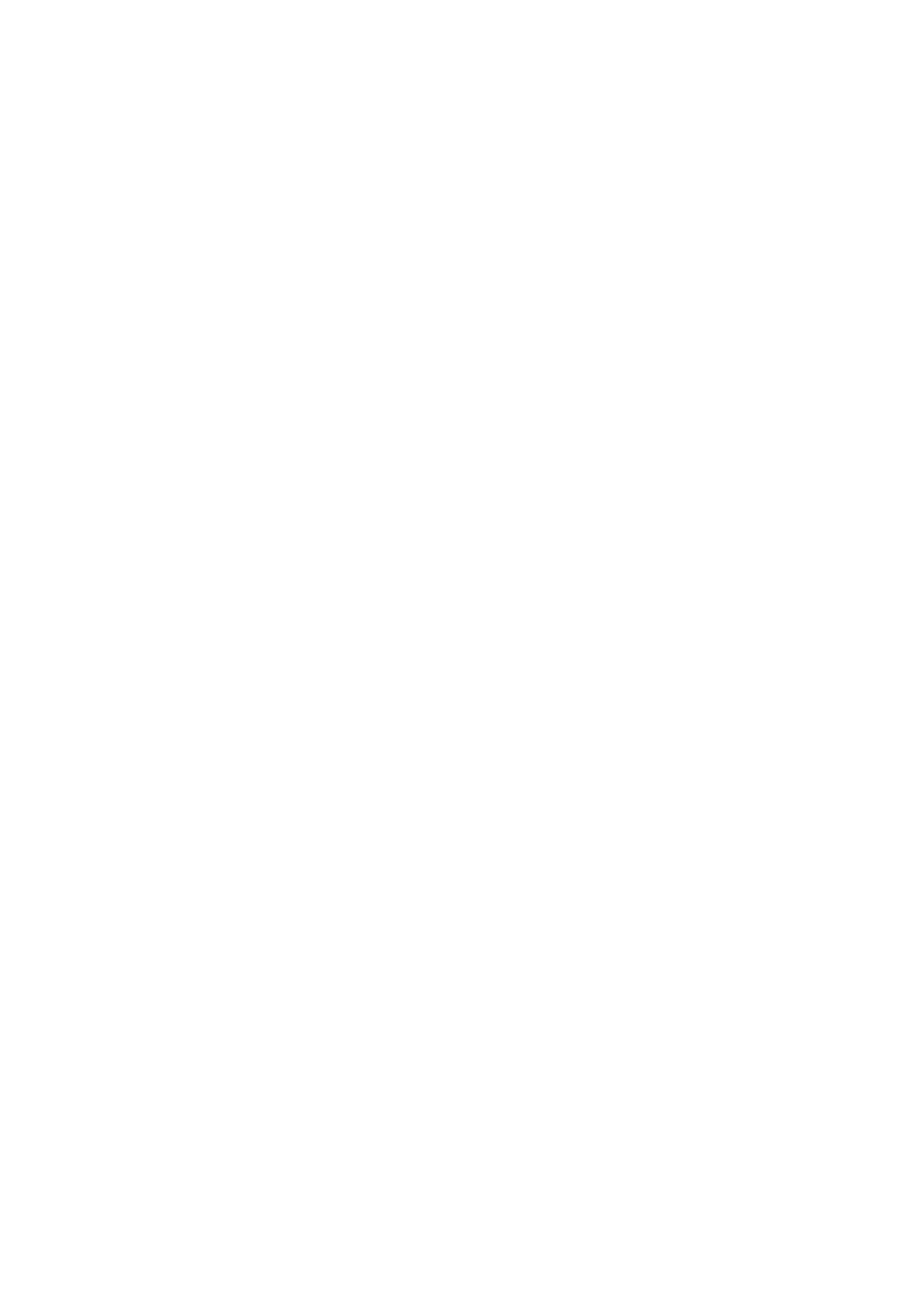

**Queensland** 

# **Criminal Code (Non-consensual Sharing of Intimate Images) Amendment Act 2019**

**Contents** 

|    |                                                                                                        | Page                                                                                                           |   |  |
|----|--------------------------------------------------------------------------------------------------------|----------------------------------------------------------------------------------------------------------------|---|--|
| 1  |                                                                                                        |                                                                                                                | 3 |  |
| 2  |                                                                                                        |                                                                                                                | 3 |  |
| 3  |                                                                                                        | Amendment of s 1 (Definitions)                                                                                 | 3 |  |
| 4  |                                                                                                        | Amendment of s 207A (Definitions for this chapter)                                                             | 3 |  |
| 5  | Insertion of new s 223 $\ldots$ , $\ldots$ , $\ldots$ , $\ldots$ , $\ldots$ , $\ldots$ , $\ldots$<br>4 |                                                                                                                |   |  |
|    | 223                                                                                                    | Distributing intimate images                                                                                   | 4 |  |
| 6  |                                                                                                        | Amendment of s 227A (Observations or recordings in breach of privacy)                                          |   |  |
|    |                                                                                                        |                                                                                                                | 5 |  |
| 7  |                                                                                                        | Amendment of s 227B (Distributing prohibited visual recordings)                                                | 6 |  |
| 8  |                                                                                                        | Amendment of s 227C (Persons who are not criminally responsible for                                            | 6 |  |
| 9  |                                                                                                        | Insertion of new ss 229A and 229AA $\ldots$ , $\ldots$ , $\ldots$                                              | 7 |  |
|    | 229A                                                                                                   | Threats to distribute intimate image or prohibited visual                                                      | 7 |  |
|    | 229AA                                                                                                  | Rectification order—offence against s 223, 227A, 227B or                                                       | 8 |  |
| 10 |                                                                                                        |                                                                                                                |   |  |
|    | Chapter 100                                                                                            | Transitional provision for Criminal Code (Non-<br>consensual Sharing of Intimate Images) Amendment<br>Act 2019 |   |  |
|    | 742                                                                                                    |                                                                                                                | 9 |  |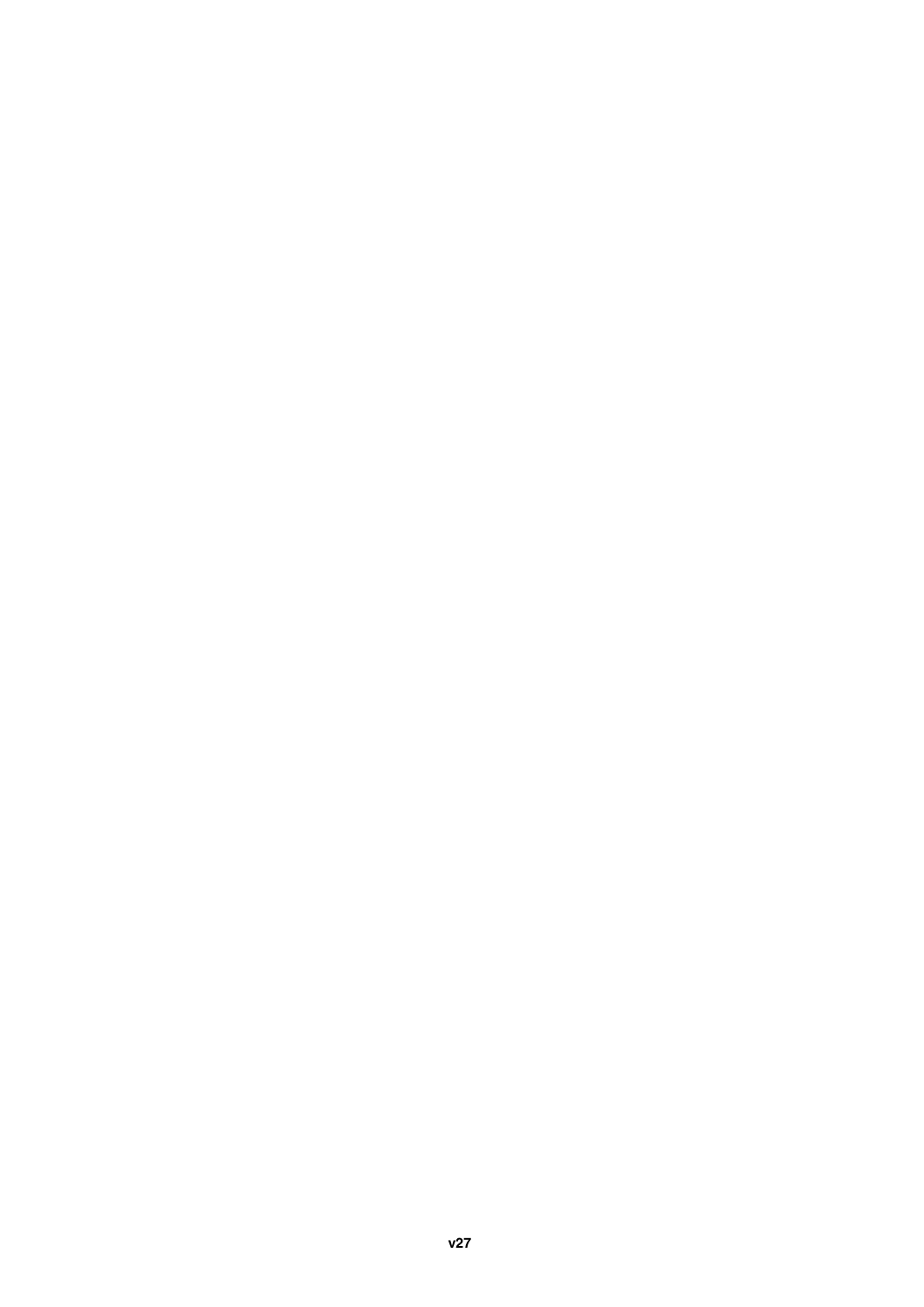#### **The Parliament of Queensland enacts—**

#### <span id="page-4-0"></span>**1 Short title**

<span id="page-4-1"></span>This Act may be cited as the *Criminal Code (Non-consensual Sharing of Intimate Images) Amendment Act 2019*.

#### <span id="page-4-2"></span>**2 Code amended**

<span id="page-4-5"></span><span id="page-4-3"></span>This Act amends the Criminal Code.

## <span id="page-4-4"></span>**3 Amendment of s 1 (Definitions)**

Section 1—

*insert*—

*intimate image*, for part 4, chapter 22, see section 207A.

*prohibited visual recording*, for part 4, chapter 22, see section 207A.

# <span id="page-4-6"></span>**4 Amendment of s 207A (Definitions for this chapter)**

<span id="page-4-7"></span>(1) Section 207A—

*insert*—

#### *intimate image*, of a person—

- (a) means a moving or still image that depicts—
	- (i) the person engaged in an intimate sexual activity that is not ordinarily done in public; or
	- (ii) the person's genital or anal region, when it is bare or covered only by underwear; or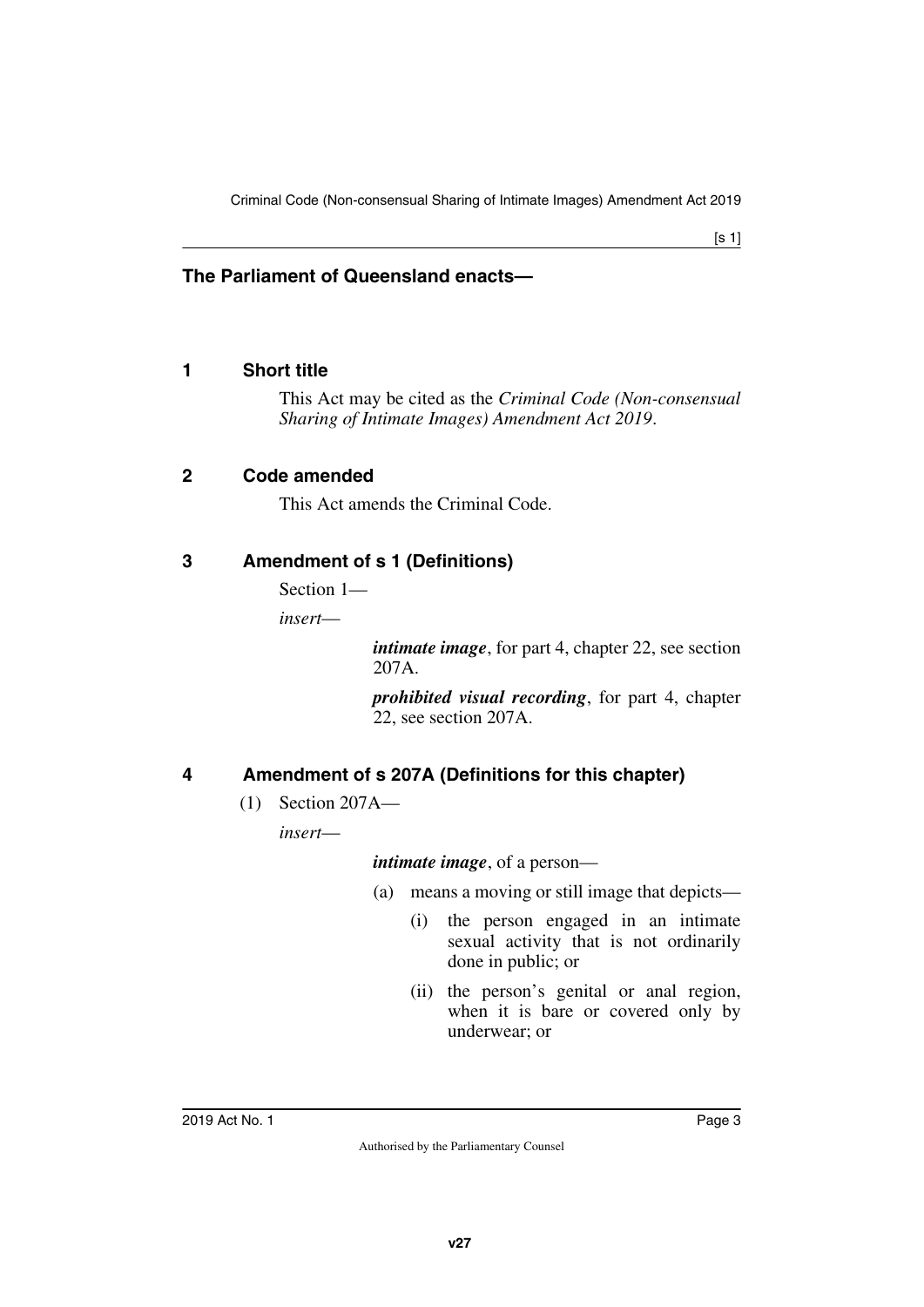- (iii) if the person is female or a transgender or intersex person who identifies as female—the person's bare breasts; and
- (b) includes an image that has been altered to appear to show any of the things mentioned in paragraph  $(a)(i)$  to  $(iii)$ ; and
- (c) includes an image depicting a thing mentioned in paragraph  $(a)(i)$  to  $(iii)$ , even if the thing has been digitally obscured, if the person is depicted in a sexual way.

*prohibited visual recording*, of a person, means—

- (a) a visual recording of the person, in a private place or engaging in a private act, made in circumstances where a reasonable adult would expect to be afforded privacy; or
- (b) a visual recording of the person's genital or anal region, when it is bare or covered only by underwear, made in circumstances where a reasonable adult would expect to be afforded privacy in relation to that region.
- (2) Section 207A, definition *state of undress*, paragraph (a), 'female,'—

*omit, insert*—

female or a transgender or intersex person who identifies as female,

# <span id="page-5-0"></span>**5 Insertion of new s 223**

<span id="page-5-1"></span>After section 222—

*insert*—

# <span id="page-5-3"></span><span id="page-5-2"></span>**223 Distributing intimate images**

- (1) A person who distributes an intimate image of another person—
	- (a) without the other person's consent; and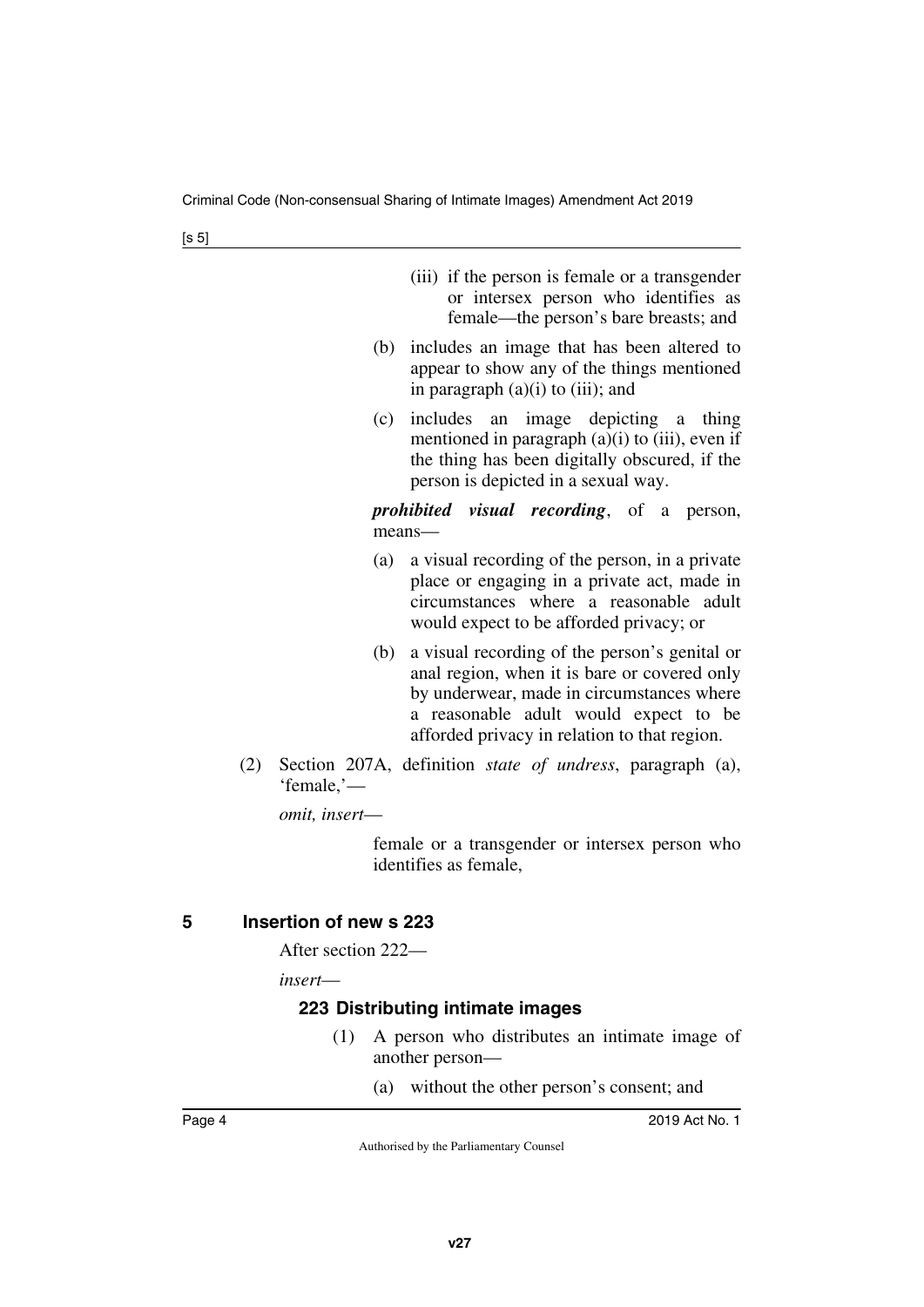[s 6]

(b) in a way that would cause the other person distress reasonably arising in all the circumstances;

commits a misdemeanour.

*Examples of circumstances for subsection (1)(b)—*

- the circumstances surrounding the distribution of the intimate image
- the extent to which the distribution of the intimate image interferes with the other person's privacy
- the relationship, if any, between the person who distributes the intimate image and the other person

Maximum penalty—3 years imprisonment.

- (2) For subsection  $(1)(a)$ , a child under the age of 16 years is incapable of giving consent.
- (3) For subsection (1)(b), it is immaterial whether the person who distributes the intimate image intends to cause, or actually causes, the other person distress.
- (4) It is a defence to a charge of an offence against subsection (1) to prove that—
	- (a) the person engaged in the conduct that is alleged to constitute the offence for a genuine artistic, educational, legal, medical, scientific or public benefit purpose; and
	- (b) the person's conduct was, in the circumstances, reasonable for that purpose.
- (5) In this section—

*consent* means consent freely and voluntarily given by a person with the cognitive capacity to give the consent.

#### <span id="page-6-0"></span>**6 Amendment of s 227A (Observations or recordings in breach of privacy)**

<span id="page-6-1"></span>(1) Section  $227A(1)$  and (2), penalty—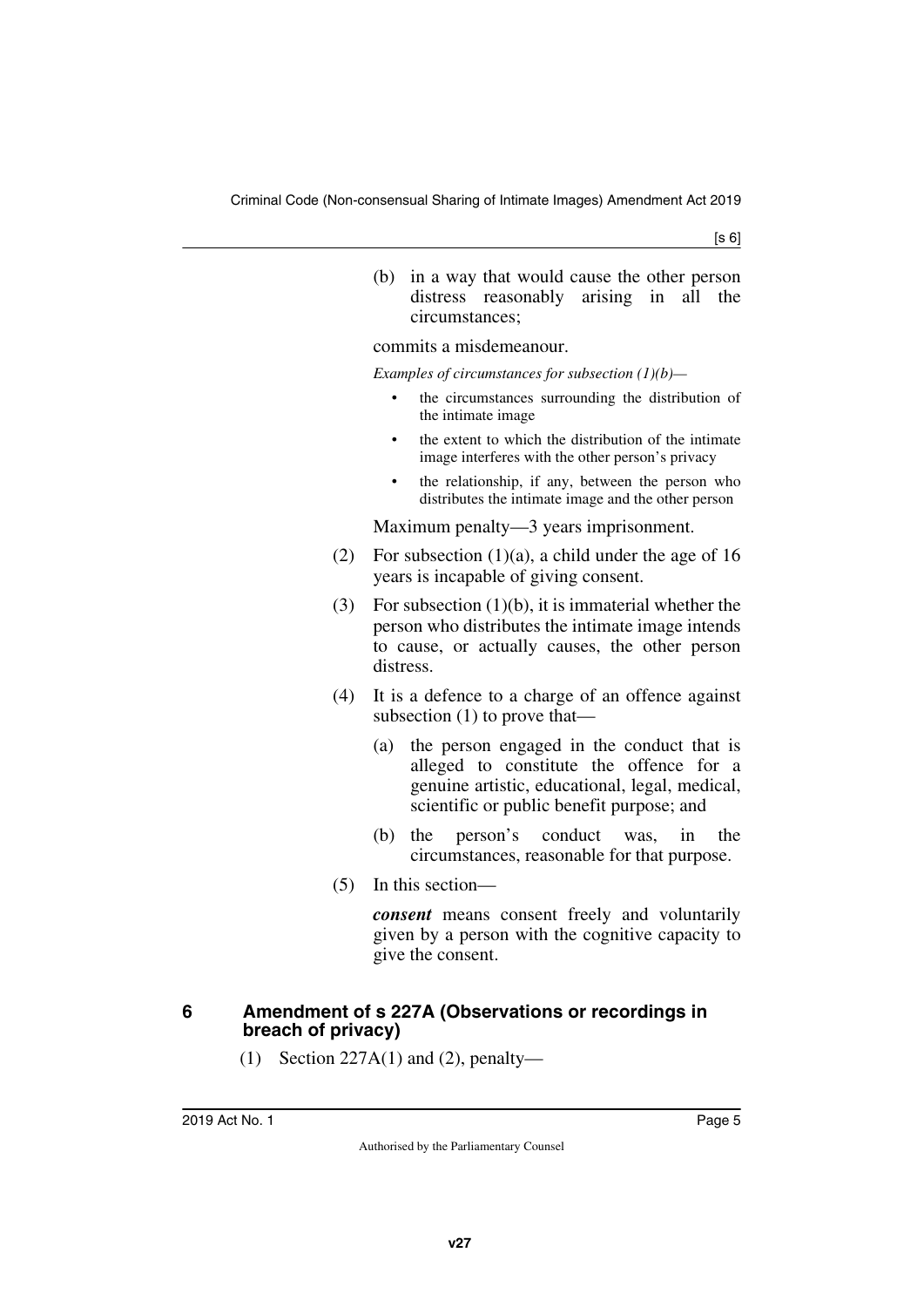Criminal Code (Non-consensual Sharing of Intimate Images) Amendment Act 2019

[s 7]

*omit, insert*—

Maximum penalty—3 years imprisonment.

(2) Section 227A(3)—

*omit, insert*—

(3) In this section—

*consent* means consent freely and voluntarily given by a person with the cognitive capacity to give the consent.

*genital or anal region*, of a person, means the person's genital or anal region when it is bare or covered only by underwear.

#### <span id="page-7-1"></span><span id="page-7-0"></span>**7 Amendment of s 227B (Distributing prohibited visual recordings)**

(1) Section 227B(1), penalty—

*omit, insert*—

Maximum penalty—3 years imprisonment.

(2) Section 227B(2)—

*omit, insert*—

(2) In this section—

*consent* means consent freely and voluntarily given by a person with the cognitive capacity to give the consent.

## <span id="page-7-3"></span><span id="page-7-2"></span>**8 Amendment of s 227C (Persons who are not criminally responsible for offences against ss 227A and 227B)**

(1) Section 227C, heading, after 'ss'—

*insert*—

**223,**

(2) Section 227C(1), after 'section'—

*insert*—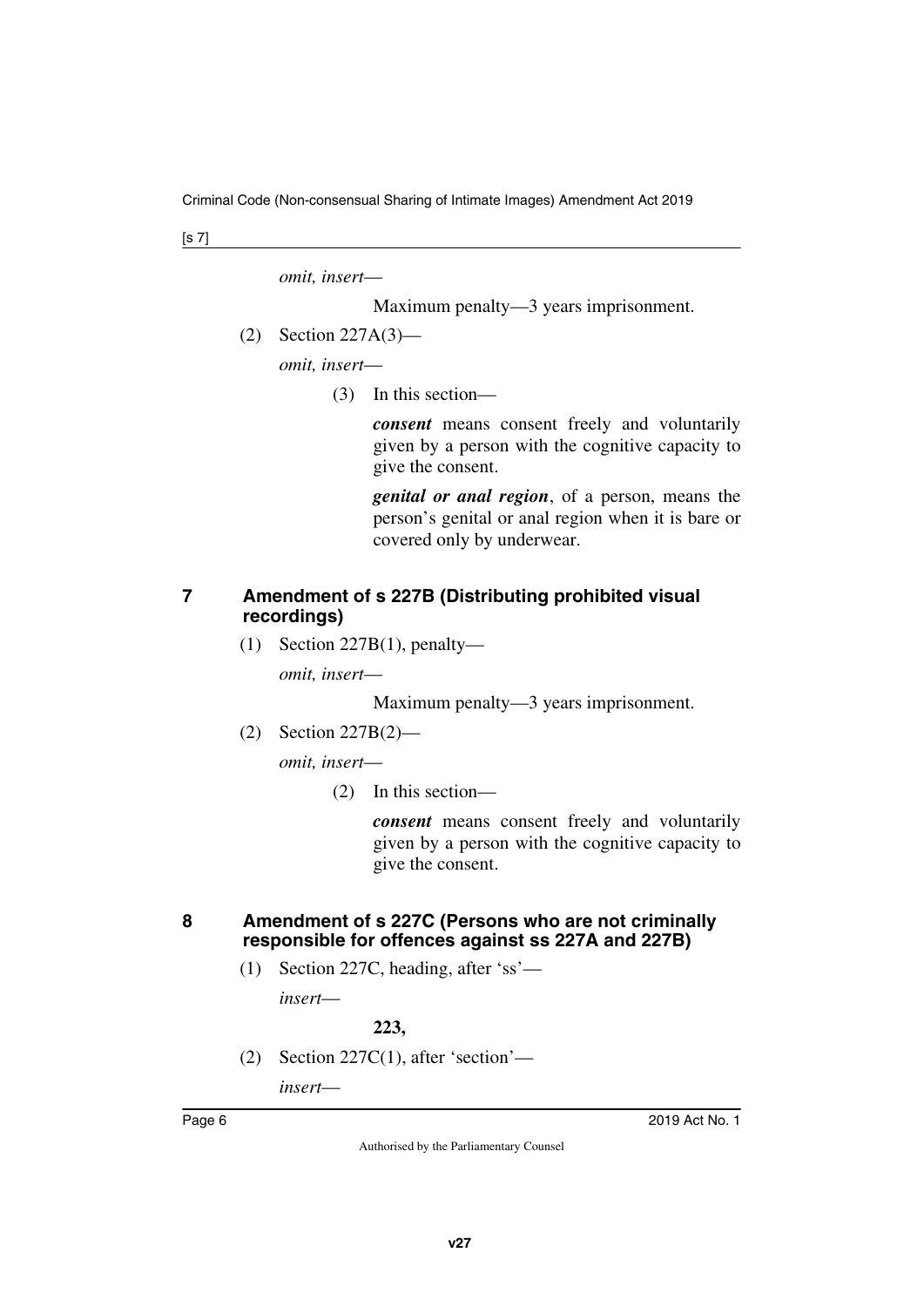$[s 9]$ 

#### 223,

(3) Section 227C(2), '227A(1) or (2) or 227B(1) in relation to' *omit, insert*—

> 223, 227A(1) or (2) or 227B(1) in relation to an intimate image or

## <span id="page-8-0"></span>**9 Insertion of new ss 229A and 229AA**

<span id="page-8-1"></span>After section 229—

*insert*—

#### <span id="page-8-3"></span><span id="page-8-2"></span>**229A Threats to distribute intimate image or prohibited visual recording**

- (1) A person commits a misdemeanour if—
	- (a) the person makes a threat to another person to distribute an intimate image or prohibited visual recording of the other person—
		- (i) without the other person's consent; and
		- (ii) in a way that would cause the other person distress reasonably arising in all the circumstances; and
	- (b) the threat is made in a way that would cause the other person fear, reasonably arising in all the circumstances, of the threat being carried out.

*Examples of circumstances for subsection (1)—*

- the circumstances surrounding the threat
- the relationship, if any, between the person who makes the threat and the other person

Maximum penalty—3 years imprisonment.

- (2) A person commits a misdemeanour if—
	- (a) the person makes a threat to another person (*person A*) to distribute an intimate image or prohibited visual recording of another person (*person B*)—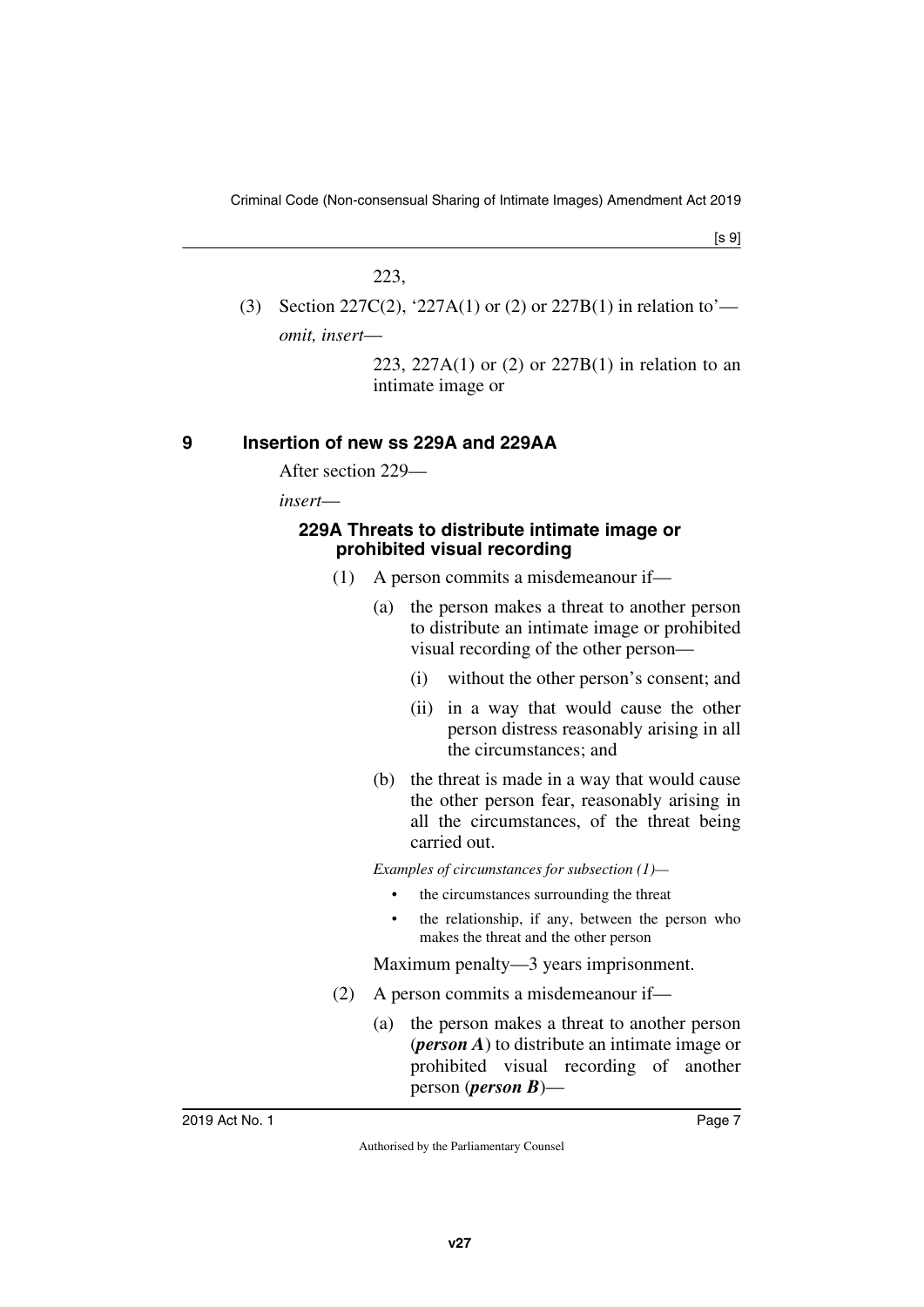|  | (i) without person B's consent; and |  |
|--|-------------------------------------|--|
|--|-------------------------------------|--|

- (ii) in a way that would cause either person A or person B distress reasonably arising in all the circumstances; and
- (b) the threat is made in a way that would cause person A fear, reasonably arising in all the circumstances, of the threat being carried out.

*Examples of circumstances for subsection (2)—*

- the circumstances surrounding the threat
- the relationship, if any, between the person who makes the threat and person A or person B

Maximum penalty—3 years imprisonment.

- (3) For subsections (1) and (2) it is immaterial whether—
	- (a) the intimate image or prohibited visual recording exists or does not exist; or
	- (b) the person who makes the threat intends to cause, or actually causes, the fear mentioned in the subsection.
- (4) For subsections  $(1)(a)(i)$  and  $(2)(a)(i)$ , a child under the age of 16 years is incapable of giving consent.
- (5) In this section—

*consent* means consent freely and voluntarily given by a person with the cognitive capacity to give the consent.

#### <span id="page-9-1"></span><span id="page-9-0"></span>**229AA Rectification order—offence against s 223, 227A, 227B or 229A**

(1) If a person is convicted of an offence against section 223(1), 227A(1) or (2), 227B(1) or  $229A(1)$  or (2) the court may order the person to take reasonable action to remove, retract, recover, delete or destroy an intimate image or prohibited